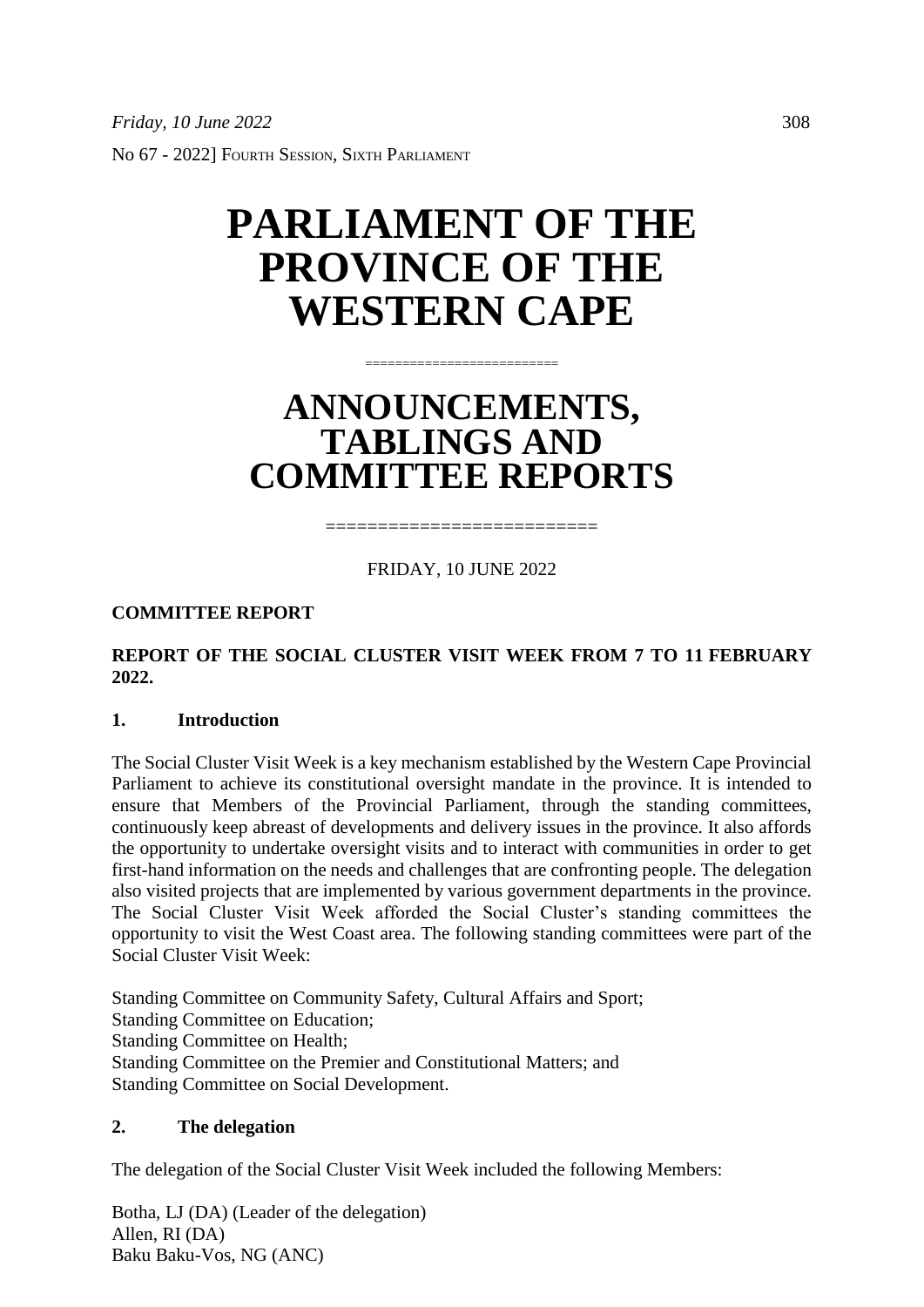Bans, AP (ANC) Bosman, G (DA) Brinkhuis, K (Al Jama-ah) Christians, FC (ACDP) Kama, M (ANC) Kaizer-Philander, WF (DA)

Sayed, MK (ANC) Windvogel, R (ANC)

Apology Mackenzie, RD (DA)

## **3. Oversight visit to the Piketberg Clinic on Tuesday, 8 February 2022**

The West Coast District Health Management and the Clinic Management welcomed, briefed and accompanied the delegation during the walkabout of the facility.

- **3.1. Salient points that emanated from the visit to the Piketberg Clinic on the West Coast**
- 3.1.1. The Piketberg Clinic (the Clinic) operates on weekdays, Monday to Friday, from  $07:30$  to  $16:30$ .
- 3.1.2. The Clinic offers primary healthcare services, such as women's health, child health, mental health, oral health, rehabilitation services, infectious disease treatment and curative and chronic care.
- 3.1.3. On arrival, the delegation witnessed people standing outside waiting to gain entry to the Clinic. It was reported that patients start queuing early although there was an appointment system in place.
- 3.1.4. There were three satellite clinics in Piketberg, however, the challenge was that they are open only two days a week.
- 3.1.5. The Clinic has three clinical nurses, and there was one clinical nurse position that was vacant.
- 3.1.6. The size of the facility was small in relation to the population growth in Piketberg and the surrounding farms.
- 3.1.7. During the walkabout of the facility the delegation noted that office space was inadequate, particularly the waiting rooms, filing space, consultation rooms and storage place.
- 3.1.8. Due to insufficient space, the doctor's consultation room also served as an emergency room.
- 3.1.9. The community care workers were assisting the Clinic in distributing chronic medication to 10 Chronic Dispensing Unit (CDU) groups in the Piketberg communities and on the surrounding farms to approximately 235 chronic patients.
- 3.1.10. There was no dispensing window at the pharmacy and medication was dispensed through the burglar gate, and this was reported as a challenge.
- 3.1.11. Due to the high demand for health services on local farms, two staff nurses from the Clinic provide health services to the farmworkers from a mobile clinic every Wednesday. A second mobile clinic was needed to take the pressure off the clinic.
- 3.1.12. The delegation was informed that the Clinic needs additional staff, especially Clinical Nurse Practitioners and Occupational and Speech Therapists.
- 3.1.13. It was reported that there were no social workers from the Department of Health in the Bergrivier Municipality. The health facilities in the Bergrivier Municipality refer patients to the Department of Social Development.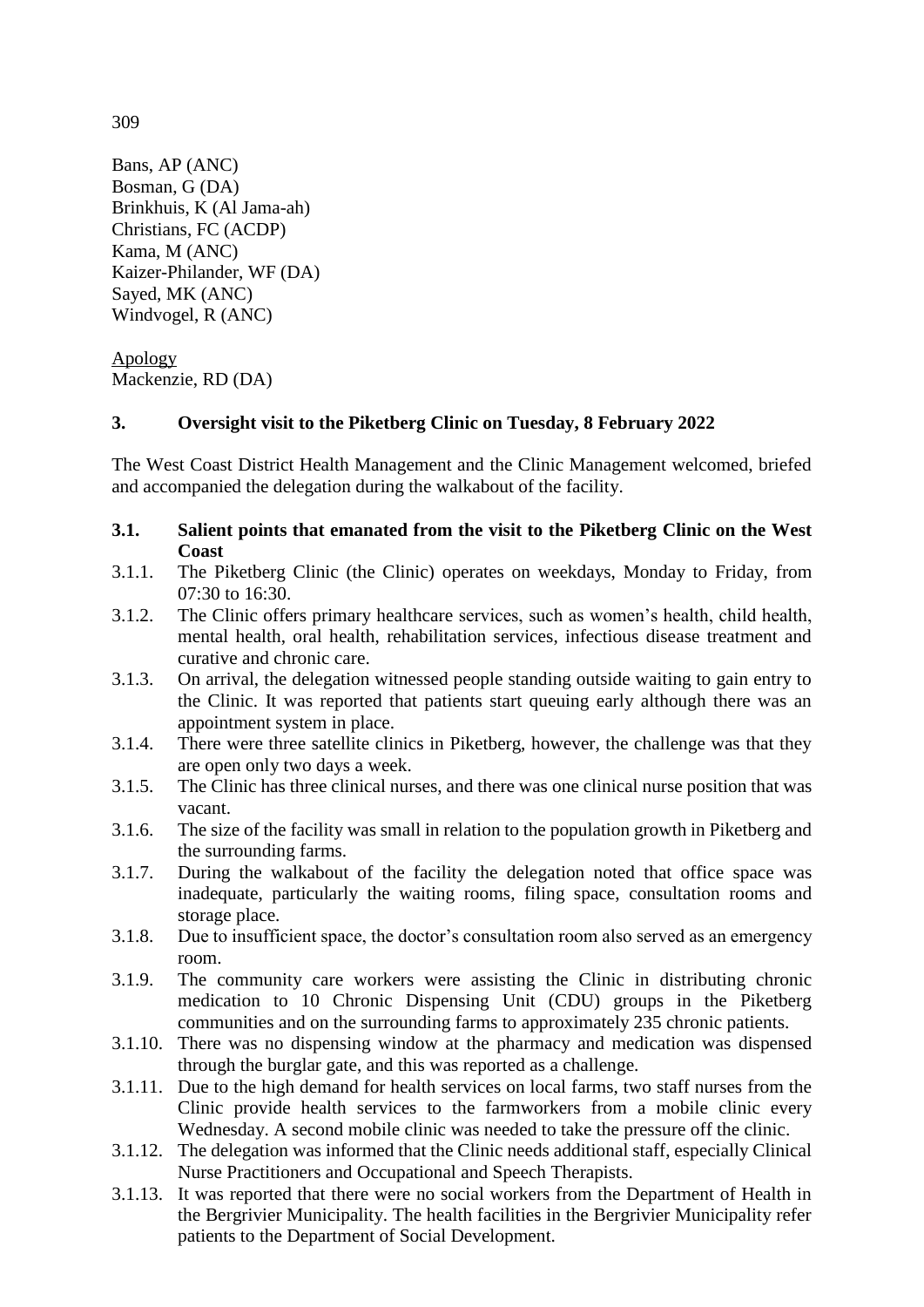- 3.1.14. The Clinic refers mental-health patients to Saldanha and Swartland due to the lack of capacity.
- 3.1.15. The delegation noted a piece of land next to the Clinic. The Department was planning to build a Community Day Centre next to the Clinic. However, there was no clarity as to when the project would commence.

#### **4. Oversight visit to the Radie Kotze Hospital in Piketberg on Tuesday 8 February 2022**

Dr Harwkridge, the Regional Medical Manager, Ms Bester, and Director: West Coast District Health, and other departmental officials welcomed the delegation.

## **4.1 Salient points that emanated from the presentation at the Radie Kotze Hospital**

- 4.1.1. The Radie Kotze Hospital District Hospital (the Hospital) is a level 1 hospital that renders a full package of level 1 care-related services. The Hospital has 43 beds, of which 17 are COVID-19 beds and there are 26 general beds.
- 4.1.2 The services offered at the Hospital are obstetric care, emergency care, paediatric and neonatal care, medical care, mental health, surgical care, rehabilitation, oral health and X-rays; however, there is no specialist radiography, currently only analogue, soon to be changed to digital.
- 4.1.3 The Hospital does not offer services such as obstetric care and caesarean sections, and patients requesting induction are referred to the Paarl Hospital, and the termination of pregnancy patients are referred to the Swartland Hospital. In addition, the Hospital does not offer surgical care. Patients are referred to the Paarl Hospital for major surgical procedures.
- 4.1.4 The staff complement of the Hospital consists of two managers, four doctors, 21 nurses, one pharmacist, one radiographer and six administrative staff, with three additional posts currently funded but not filled, one maintenance staff member, 15 ancillary staff and an allied-health team based at the sub-district office, but spending time at the Hospital when needed.
- 4.1.5 The Hospital reported that 94% of vacancies were filled at the Hospital in line with the departmental target.
- 4.1.6 It was reported that in October 2021 staff and patients were evacuated from certain areas to other parts of the Hospital, including the emergency centre, due to serious concerns regarding the state of the roof of the main building after routine inspections were conducted by engineers and architects.
- 4.1.7 During the visit the delegation observed that the upgrading of the roof was underway.
- 4.1.8 It was reported that there was an urgent need to address the psychiatric services at the Hospital.
- 4.1.9 The Hospital's management informed the delegation that rendering complex medical services in rural areas with resource constraints and the tyranny of distance was a challenge.
- 4.1.10 The distances patients must travel to access certain services, such as X-rays, and to access specialist services was also a challenge. The Hospital needs 24-hour X-rays.
- 4.1.11 The migration of seasonal workers to Piketberg and the surrounding farms puts pressure on the Hospital's human and consumable resources and this makes it difficult to plan.
- 4.1.12 Security was also reported as a challenge at the Hospital. It was reported that there was no security on duty at the Hospital on weekends and after hours.
- 4.1.13 The safety of patients and staff at the Radie Kotze District Hospital was reported as a major challenge.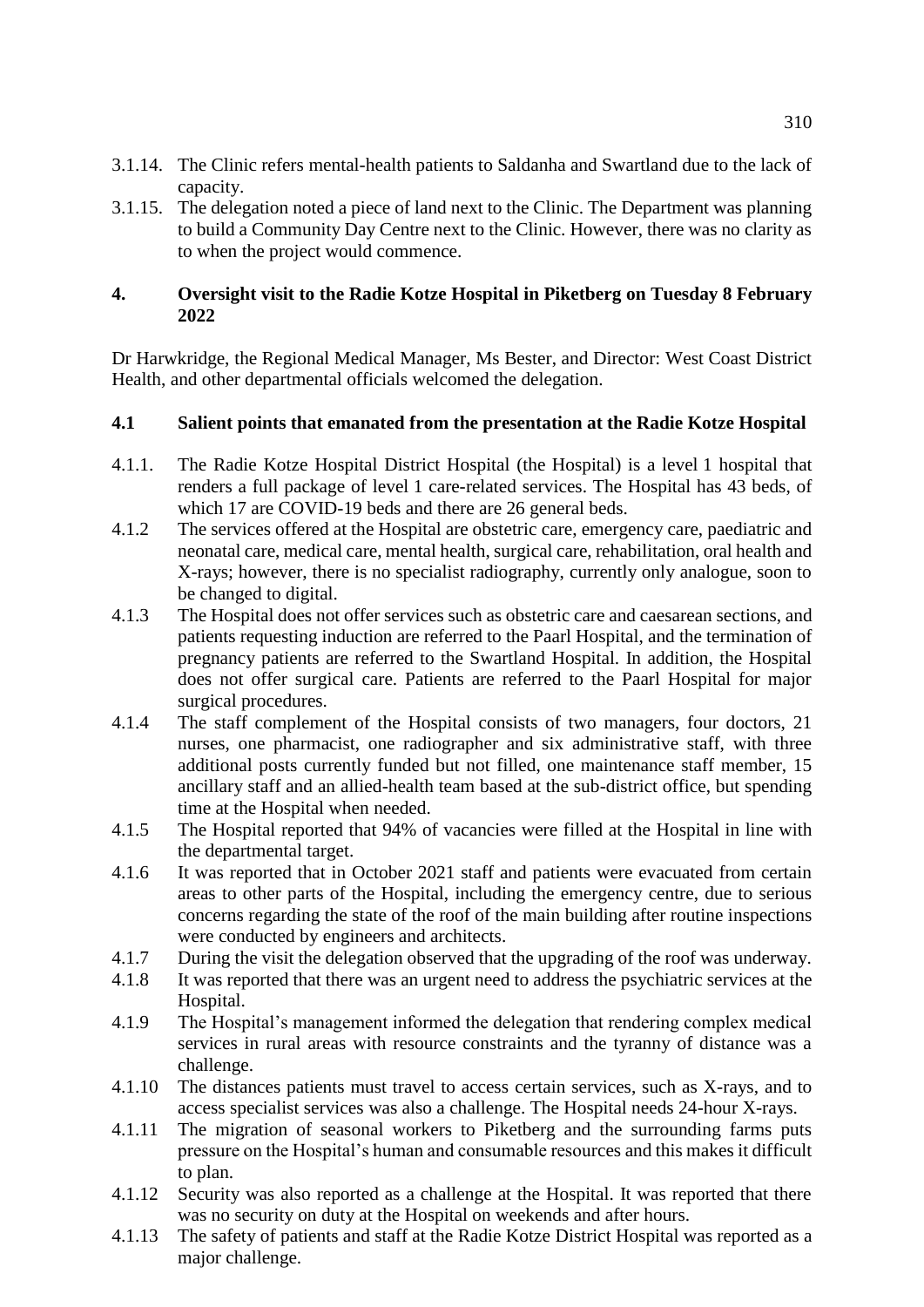- 4.1.14 During the visit five psychiatric patients were sharing the ward with other patients due to the lack of space. Two of the patients were restrained.
- 4.1.15 The Hospital has three ambulances that have to take patients to the Paarl Hospital for X-rays and maternity care after hours and on weekends.
- 4.1.16 The delegation was informed that there was a significant improvement in staff attitude and morale since the last cluster visit in 2020. In addition, patient satisfaction has also improved.

## **4.2 Request for information**

The delegation REQUESTED the Department of Health to provide it with a copy of the Strategic Plan for the Radie Kotze Hospital by Friday 25 March 2022 to see the plans in place to fill the vacancies.

## **5. Oversight visit to the Graafwater Special School on Tuesday 8 February 2022**

Mr R van Rooyen, Principal of Graafwater Special School, welcomed the delegation to the school. Mr Van Rooyen delivered a presentation to the delegation.

## **5.1. Salient points that emanated from the presentation at the Graafwater Special School**

- 5.1.1. The Graafwater Special School opened on 1 January 2021 in the buildings that had previously been occupied by the Graafwater High School before its closure on 31 December 2020.
- 5.1.2. The school is adequately equipped and fully functional. The classrooms and the workshops are fully furnished.
- 5.1.3. The school building, as well as the hostel, is well-maintained and can generally be described as being in a very good condition.
- 5.1.4. The school has an adequate number of classrooms to accommodate the 86 learners who are currently enrolled. It will also be able to accommodate the envisaged enrolment of 400 learners in 2024. 71 learners are enrolled in the School of Skills (SoS) section and 15 in the Severely Intellectually Disabled (SID) section.
- 5.1.5. The hostel can accommodate 132 learners and it is fully furnished. The boys' section will be fully utilised in 2022. The girls' section will be fully utilised by 2023.
- 5.1.6. The School Governing Body (SGB) is functional.
- 5.1.7. The National School Nutrition Programme (NSNP) is fully operational. Only 150 learners use the programme although the school can feed up to 186 learners.
- 5.1.8. There is no Mass Participation, Opportunity and Access, Development and Growth (MOD) programme, but there is an after-school programme initiated by the school.
- 5.1.9. The school currently has nine educators on its staff. Mr R van Rooyen has been seconded to act as the Principal at the school, but was recently permanently appointed at the Graafwater Special School. The school counsellor and the department head positions could not be filled due to grievances that had been filed. The grievance process is still underway.
- 5.1.10. All the other positions are filled permanently by teachers who were previously on the staff establishments of either the Graafwater High School or the Lambert's Bay Primary School (both closed on 31 December 2020).
- 5.1.11. The learners are from towns such as Lutzville, Vredendal, Klawer, Lamberts Bay, Clanwilliam and Citrusdal.
- 5.1.12. The Special School follows both the Adapted Curriculum and Assessment Policy Statement (ACAPS) and the District Curriculum Accommodation Plan Curriculum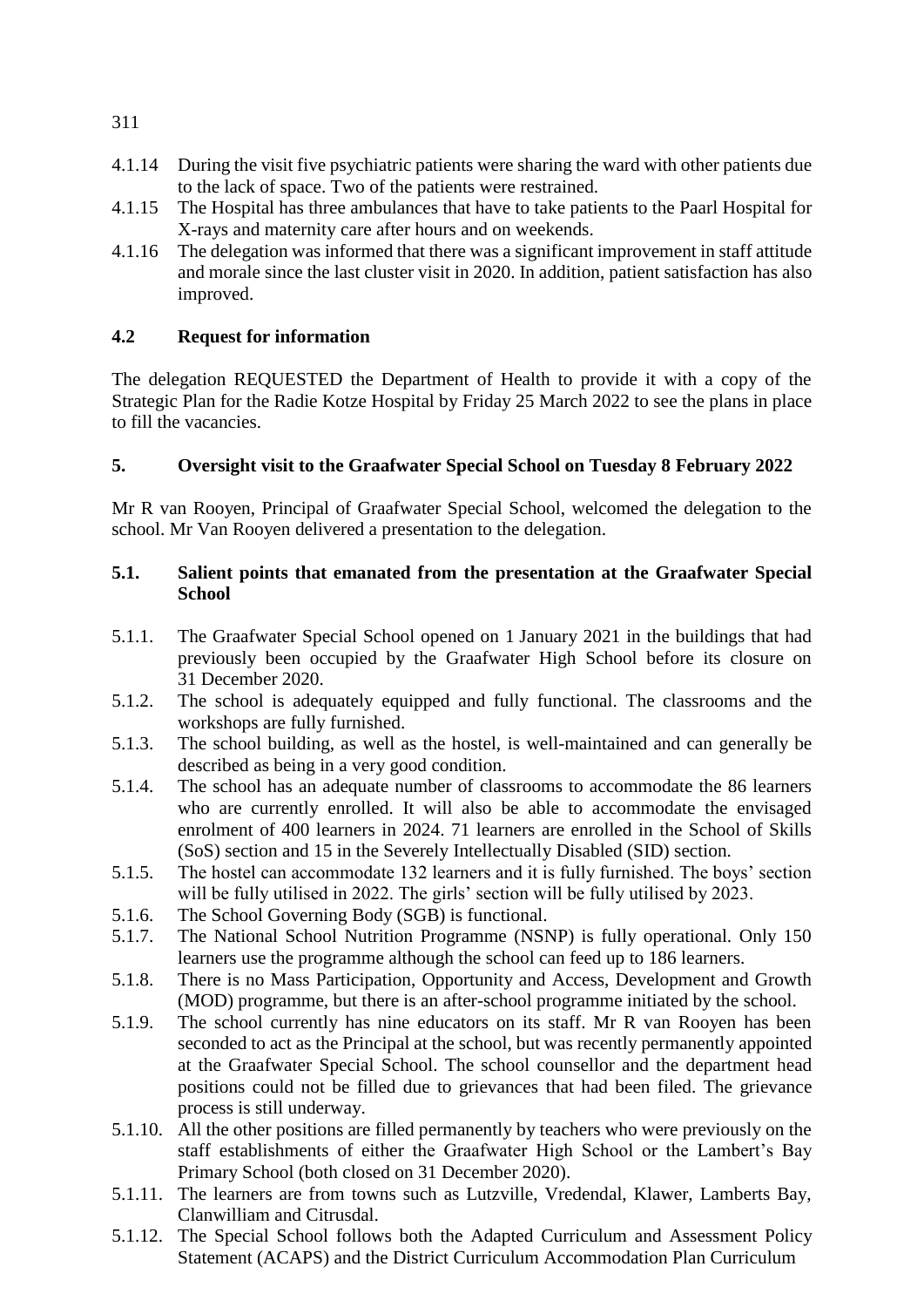(DCAPS). SoS learners offer either Agricultural, Office Practice, Woodwork or Consumer Studies as technical subjects. Welding will be offered in 2022.

- 5.1.13. With regard to the extracurricular activities: the school recently held a very successful concert that filled the hall (as determined by legislation). The COVID-19 pandemic limited participation in sport against other schools. Learners at the school have the opportunity to compete among themselves in rugby, volleyball, chess, etc.
- 5.1.14. Learners who do not stay at the hostel have access to the Learner Transport Scheme routes from Clanwilliam and Lambert's Bay.
- 5.1.15. According to the school, the broader community has accepted the school, except a few individuals who remain part of the strategically constructed destabilising force that continues to try to disrupt both the Graafwater Special School and the Graafwater Primary School.
- 5.1.16. High school learners and learners from the local primary school utilise classrooms at the school to study and/or to do their homework under the supervision of an NGO.
- 5.1.17. The local cricket club also utilises the school's facilities for its practice sessions.
- 5.1.18. The school has also made its hall available for numerous community functions and/or meetings.

## **5.2. Challenges as reported by the Graafwater Special School**

- 5.2.1. There is community unrest since the school was changed from the only high school in Graafwater to a special school. The learners now have to attend high school in Elands Bay, even though there is a dire need for a high school on the West Coast. The cost of learner transport for learners from other towns to be transported weekly has increased, and parents are unable to pay for the children to come home daily.
- 5.2.2. The hostel accommodation for boys needs to be upgraded to accommodate learners properly.
- 5.2.3. The school building is 100 years old and requires maintenance.
- 5.2.4. The safety measures at the school, such as the alarm system and fencing, must be updated.

## **5.3. Request for information**

The delegation requested the WCED to provide the following information:

- 5.3.1. A copy of the User-Asset Management Plan (U-AMP) for the 2021/22 and 2022/23 financial years.
- 5.3.2. A copy of the report and environmental assessment conducted on the structure of the Graafwater school building, taking into account that it is 100 years old.
- 5.3.3. A copy of the proposal under consideration and the timeline for when a decision will be made to accommodate the 200 learners who are now attending school in Lamberts Bay.
- 5.3.4. A report or information on the measures taken to engage with the community of Graafwater regarding the decision to change the school to a special-needs school. Whether there was an information-sharing session to educate the community on the reasons for the change.

## **6. Oversight visit to the Elands Bay SAPS on Tuesday 8 February 2022**

Brigadier ZN Bavuma led the delegation from the South African Police Service (SAPS) in her role as the Acting Cluster Commander for the Vredenburg Cluster and the Cluster Commander for the Vredendal Cluster.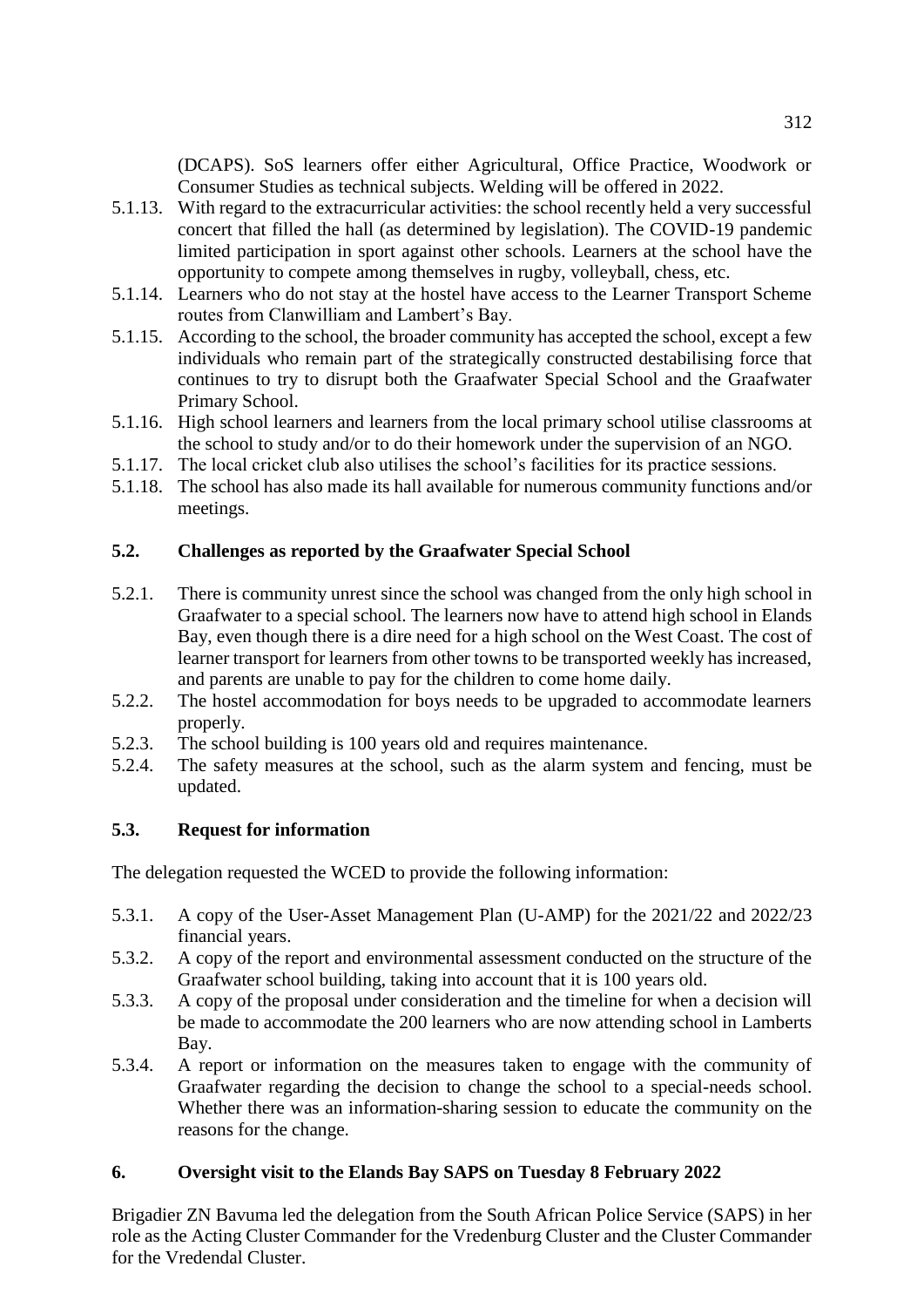### **6.1. Salient points that emanated from the presentation at the Elands Bay SAPS**

- 6.1.1. The number of reported Domestic Violence and Abuse cases (DVAs) for the West Coast District Municipality (WCDM) was 850 and 803 in the 2019/20 and 2020/21 financial years respectively.
- 6.1.2. The percentage of conviction rates for these reported DVAs were 39,11% and 38,82% for the 2019/20 and 2020/21 financial years respectively.
- 6.1.3. The SAPS reported that the rollout of its social crime prevention and domestic violence awareness programmes was impacted by the national lockdown regulations. However, where possible, the SAPS continued to use mechanisms, such as pamphlet distribution and the local media (radio and print), to create awareness.
- 6.1.4. The SAPS also reported a focus on closing illegal liquor and drug outlets.
- 6.1.5. The SAPS reported no formal gang structures in the WCDM.
- 6.1.6. There were 856 and 891 reported cases of unlawful possession of or trading in drugs in the 2019/20 and 2020/21 financial years.
- 6.1.7. The four police stations dealing with marine life cases, such as poaching, include Elands Bay, Doring Bay, Lamberts Bay and Lutzville. The average conviction rate for crimes related to marine life in these areas was 49,3% (of 68 reported cases) and 41,4% (of 48 reported cases).
- 6.1.8. The preventative measures used included the use of local informers, conducting blue light patrols and operations in the harbour region, working closely with the National Prosecution Authority, regular joint operations with the Department of Environment, Forestry and Fisheries, including roadblocks, and working with local abalone farms to detect poaching activity.
- 6.1.9. In terms of Victim Empowerment Support, all the stations in the WCDM are fully furnished and operational on a 24-hour basis.
- 6.1.10. Vanrhynsdorp SAPS and Nuwerus SAPS do not have trained victim support volunteers.
- 6.1.11. The WCDM is understaffed by 88 personnel across the Visible Policing Unit (VISPOL), detection services and support staff. There are 545 granted posts; however, only 457 personnel are employed.
- 6.1.12. The vehicle fleet deficit is 19. There are 108 vehicles allocated from the granted number of 127 for the WCDM.
- 6.1.13. The SAPS explained how its docket system functions. Thereafter specific reference was made to an incident where SAPS documents were found buried in a shallow grave in Baboon Point, Elands Bay. The discovery was made on 1 January 2021. The SAPS emphasised that the items were miscellaneous and only old SAPS documents and not case dockets.
- 6.1.14. Following this discovery, an audit was done at the station level and the outcome was that all case dockets were accounted for and not missing. The matter, however, has been registered at the Piketberg Magistrate's Court to determine whether or not any criminal prosecution will take place.
- 6.1.15. The Community Police Forum reported a strong working relationship with the Elands Bay SAPS.
- 6.1.16. The SAPS reported vast travelling distances across the policing area to prisons and places of safety. Having to travel these vast distances, coupled with the number of gravel roads that still exist in the cluster, adversely affects the longevity of the vehicles used for official police work.

#### **6.2. Information requested**

The delegation REQUESTED the SAPS to provide the following information: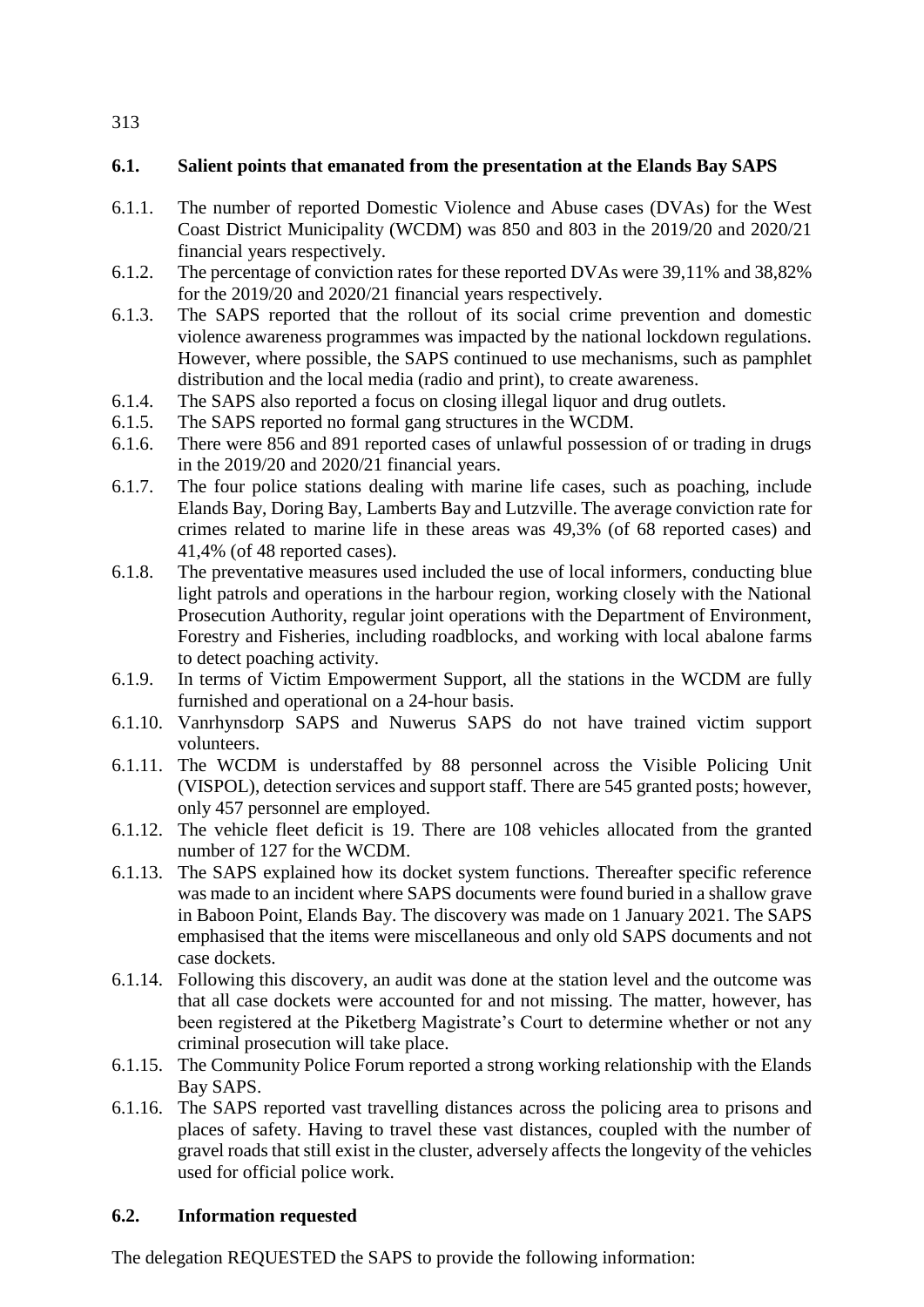6.2.1. The number of parolees linked to each police station in the West Coast District Municipality for the period.

#### **7. Oversight visit to the Hanna Coetzee Clinic in Vredenburg on Wednesday 9 February 2022**

Sister Galant, Acting Operations Manager at the Clinic, welcomed the delegation. She reported that Sister Coraizin, the Operations Manager, was on leave. Sister Galant gave a summary of the services offered by the facility, as well as the service pressure and the challenges experienced by the Clinic.

#### **7.1. Salient points that emanated from the presentation at the Hanna Coetzee Clinic**

- 7.1.1. The Hanna Coetzee Clinic (the Clinic) is a primary healthcare facility that offers services such as mother and child health, chronic diseases care, women's health, HIV and TB care, men's health and acute services.
- 7.1.2. It operates at Louwville in Vredenburg from Monday to Friday from 07:30 to 16:00.<br>7.1.3. The Clinic provides health services to people from three wards (wards 2, 9 and 13)
- The Clinic provides health services to people from three wards (wards 2, 9 and 13) and attends to between 13 000 to 20 000 patients per month.
- 7.1.4. The Clinic has a total of 15 staff members, including two security guards for the entire facility.
- 7.1.5. Sister Galant informed the delegation that the staff complement of the Clinic consists of one Staff Nurse, six Sisters, one Pharmacist Assistant, two Clerks, one Counsellor, two medical interns and two security guards.
- 7.1.6. The staff at the Clinic were working under severe pressure with the waiting room full of patients who were waiting for health services, and some of the patients were waiting outside.
- 7.1.7. According to Sister Galant, the Clinic had an appointment system, however, patients start queuing in the early hours of the morning with the hope of getting help early.
- 7.1.8. The Clinic has a total of 120 patients who are on ARVs. The Clinic has one Pharmacist Assistant and, when she is on leave, the Operations Manager has to perform her duties in addition to her management responsibilities, and she also has to assist patients.
- 7.1.9. It was reported that staff shortage, high staff absenteeism and limited office space were the major challenges at the Clinic.
- 7.1.10. During the visit there was no spitting booth for TB patients.
- 7.1.11. A high incidence of burglary was reported as a challenge at the Clinic. During the visit there was no electricity or generator. The delegation was informed that thieves stole the copper wires and the generator.
- 7.1.12. Security was also reported as a challenge. There Clinic has two security guards who work day shifts, but after hours there are no security guards at the Hanna Coetzee Clinic.

#### **7.2. Input made by the Louwville community members during the visit to the Hanna Coetzee Clinic in Vredenburg**

The delegation was joined by Louwville community members. Ms Boois informed the delegation that the Clinic has been experiencing many challenges for many years. She raised the matters of the shortage of staff and inadequate space as a major challenge at the Clinic. She mentioned that patients and children queue outside the Clinic on rainy and hot days. She suggested that a temporary prefabricated structure should be provided and be used as a waiting area by members of the public when queuing outside the facility.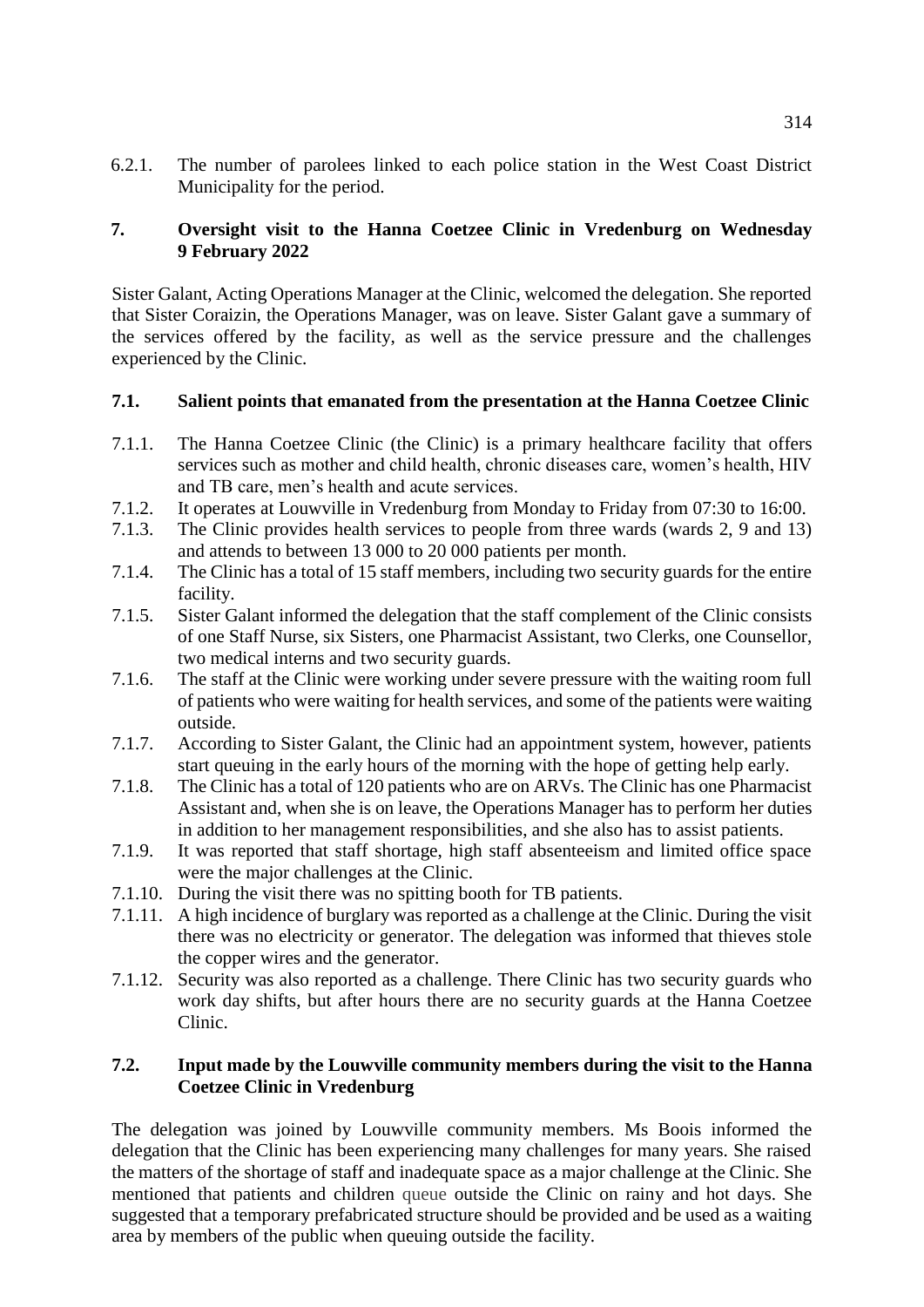Ms Boois further mentioned that the security guards at the Clinic were a challenge. She alleged that some patients were denied access to the Clinic by the security guards.

She requested that a mobile clinic be made available to attend to patients in areas outside Louwville. This will take pressure away from the Clinic.

## **7.3. Request for information**

The delegation REQUESTED the Hanna Coetzee Clinic to submit all the burglary case numbers that were reported and opened by the Clinic at the South African Police Service by Friday 25 March 2022.

## **8. Oversight visit to the Vredenburg Provincial Hospital on Wednesday 9 February 2022**

Dr Perez, Medical Manager in the Saldanha Bay Sub-district, welcomed and briefed the delegation on the services at the hospital.

## **8.1. Salient points that emanated from the presentation at the Vredenburg Hospital**

- 8.1.1. The Vredenburg Provincial Hospital is a level 1 district hospital that offers a standard district package of care.
- 8.1.2. Dr Perez informed the delegation that the Vredendal Hospital is a provincial hospital with 112 beds and 221 staff members.
- 8.1.3. Facilities and services offered by the hospital include casualty services, with a doctor available 24 hours daily, neonatal and kangaroo facilities are available at the hospital, general, surgical and medical services, paediatrics, X-rays, outpatient facilities, and an orthopaedic clinic with physiotherapy facilities. In addition, the hospital offers occupational therapy, an operating theatre, an anti-retroviral clinic, gynaecological services, an ear, nose, and throat clinic, a laboratory on the premises and a dialysis unit.
- 8.1.4. The hospital, apart from offering clinical service, is also the hub for the surrounding primary healthcare facilities with regard to financial management, supply chain management, data management and infrastructure maintenance.
- 8.1.5. It was reported that the hospital was collaborating with the University of Cape Town (UCT) by providing practical training to final-year family-medicine students.
- 8.1.6. The delegation was informed that the Saldanha Sub-district enjoys support from five non-governmental organisations, which offer community-based care and intermediate care with 62 community-based carers.
- 8.1.7. The hospital gets assistance from an NGO called Siyabonga, an intermediate care facility that has 12 beds, which is partially funded by the Department of Health.
- 8.1.8. In addition, Huis Isabella, a 24-hour mental healthcare institution that caters for patients with intellectual disabilities, is partially funded by the Department of Health.
- 8.1.9. The Saldanha Bay Sub-district has eleven primary healthcare facilities that consist of eight fixed clinics, one mobile, and two satellite clinics, with an operating budget of R61 million in the 2021/22 financial year.
- 8.1.10. The hospital had 10 532 positive COVID-19 cases, and 255 active cases in January 2022. A total of 276 deaths as a result of the COVID-19 complications were reported at the hospital. 137 staff members were infected with the COVID-19 and no staff deaths were reported.
- 8.1.11. The primary healthcare in the Saldanha Bay Sub-district has two community-oriented primary care sites in Laingville and Diazville. Their work involves wellness, health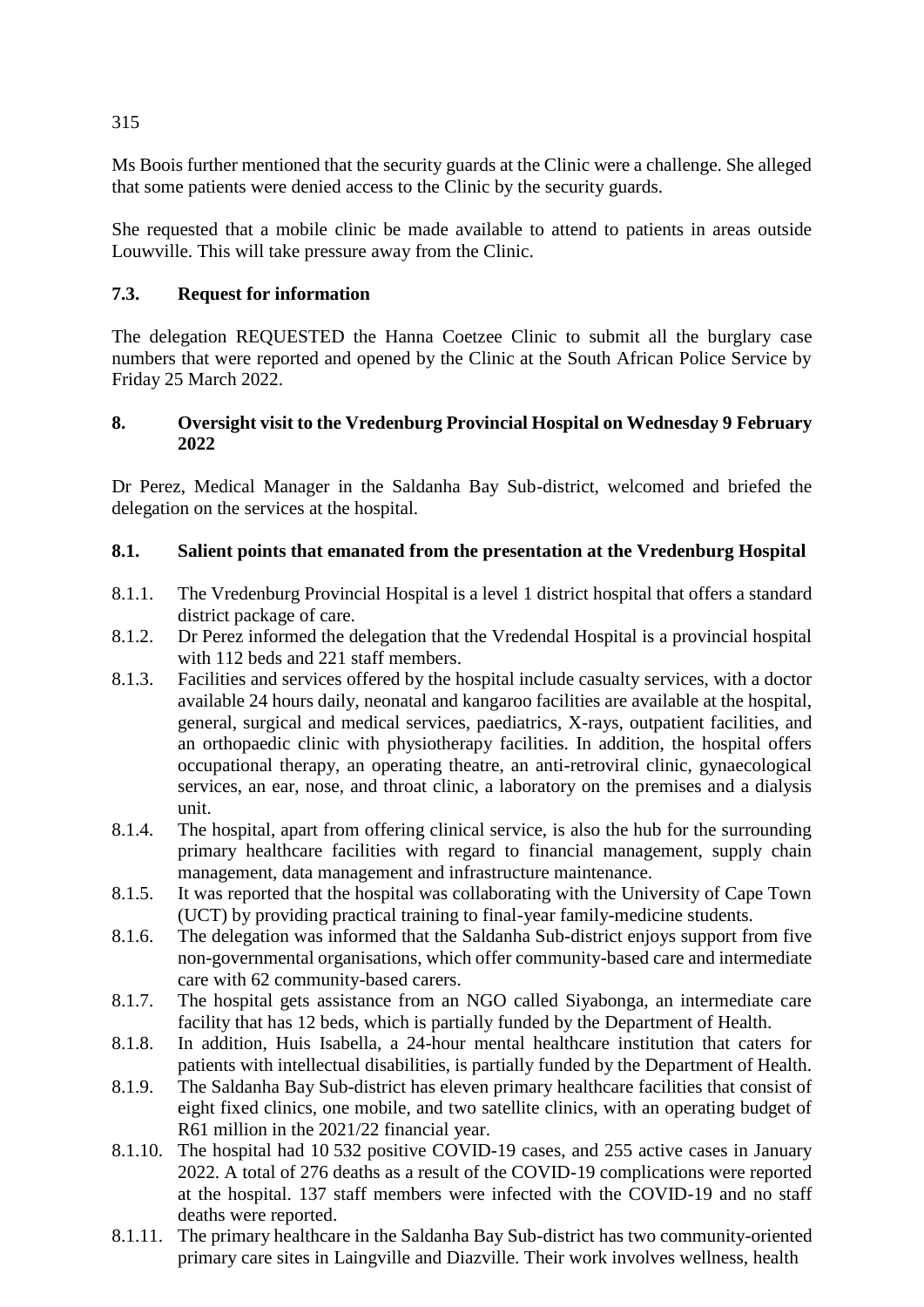promotion, inter-sectoral collaboration and linking with the Whole of Society Approach initiative.

- 8.1.12. In terms of the infrastructure project within the district, it was reported that the renovations of the hospital flats were conducted, a new site for the new Sandy Point Satellite Clinic in St Helena Bay was handed over to the Department of Public Works and the project will be completed by the end of 2022. In addition, a site for the new community day centre, planned to replace the Hanna Coetzee Clinic, has been identified and approved.
- 8.1.13. Challenges, such as the safety and security of staff and facilities, high absenteeism of staff due to burnout, increase in mental health cases, interpersonal violence and an increased rate of non-communicable disease, were reported at the hospital. In addition, TB and HIV incidence remains high in the area.
- 8.1.14. Dr Perez stated that staff resilience, team spirit, new initiatives and a new way of thinking during the COVID-19 pandemic were reported as successes at the hospital.
- 8.1.15. A recovery plan to bring back services that were affected during the COVID-19 pandemic was in place and the services were being introduced back gradually.

#### **8.2. Request for information**

The delegation REQUESTED the Department of Health to submit the following information by Friday 25 March 2022.

- 8.2.1. The Departmental Strategic Plan for the health facilities on the West Coast.
- 8.2.2. Detailed information on the clinic committees and hospital boards that are functional and operational in the West Coast health facilities.

## **9. Oversight visit to the West Coast Regional Office of Social Development on Wednesday 9 February 2022**

The Social Cluster delegation conducted a visit to the West Coast Regional Office of Social Development on Wednesday 9 February 2022. Dr Du Toit, Regional Director for Social Development in the West Coast, welcomed the delegation. He proceeded to brief the delegation on the programmes of Social Development in the West Coast region. In addition, Dr Du Toit took the delegation on a walkabout of the facilities.

#### **9.1. Salient points that emanated from the presentation at the West Coast Regional Office of Social Development**

- 9.1.1. The West Coast Regional Office of Social Development is part of the six regions of the Department of Social Development.
- 9.1.2. The office delivers social work services in the Swartland, Bergrivier, Cederberg, Matzikama, and Saldanha Bay municipal areas, however, the regional office is situated in Vredenburg.
- 9.1.3. The West Coast Regional Office delivers services to 464 066 estimated people and 122 074 households. The services offered are intersectoral, and a sound relationship exists between government departments, municipalities and the NGO sector.
- 9.1.4. It was reported that there was an increase in the incidence rate of GBV and child protection in the West Coast, and substance abuse was the main contributing factor.
- 9.1.5. During the current financial year, three GBV shelters, namely Rural Impact in Cederberg, Siyabonga Care in Saldanha and another Siyabonga Care in Bergrivier were opened in the West Coast; however, the distance was a challenge and police vans were not always available to get to these areas.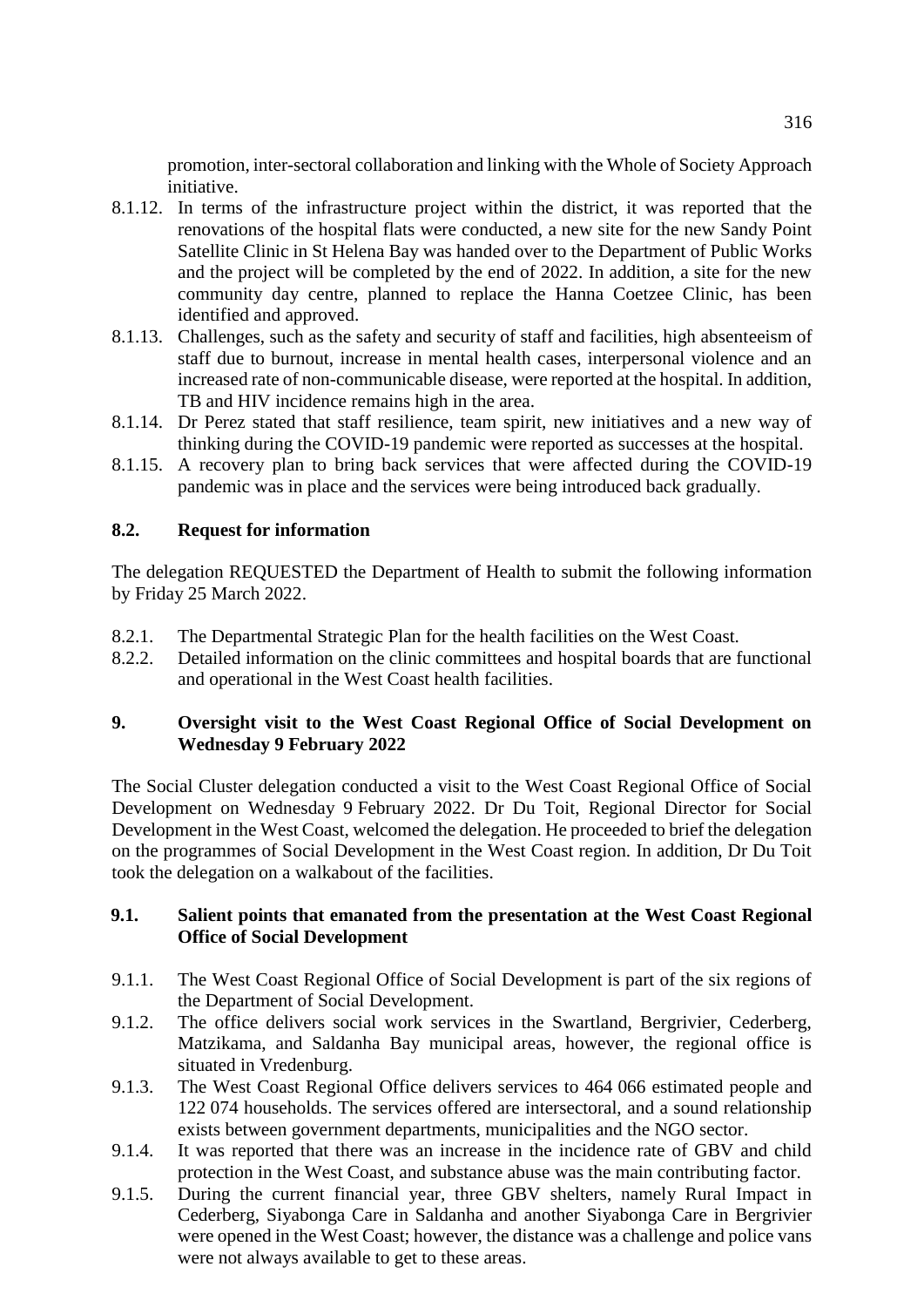- 9.1.6. The distance was reported as a major challenge in the West Coast. It was reported that people spend an estimated amount of R1 000 to get to the service delivery office in Matzikama from Stofkraal.
- 9.1.7. Staff challenge, especially the social worker supervisors, was reported as a major challenge. It was reported that in the Swartland area, there were 19 social workers and two supervisors, Cederberg was reported to have one social worker supervisor who supervises 11 social workers, Saldanha and Vredenburg had three social worker supervisors responsible for 44 social workers. In addition, it was reported that there were 14 social workers in Bergrivier supervised by one social worker supervisor, and Matzikama had one social worker supervisor who manages 31 social workers.
- 9.1.8. The delegation was informed that social workers needed to practice under social worker supervisors; however, due to the shortage, the social worker supervisors on the West Coast were reported to be struggling to cope with the workload.
- 9.1.9. It was reported that, with regard to funded NGOs that provide child protection services in the West Coast, Swartland had eight social workers and seven social auxiliary workers, Berg River had four social workers and four social auxiliary workers, Cederberg had four social workers and two social auxiliary workers, and Matzikama had three social workers and two social auxiliary workers. In total, the West Coast region had 26 social workers and 18 social auxiliary workers responsible for child protection services.
- 9.1.10. The delegation was informed that 96% of the budget in the West Coast Regional Office of Social Development was spent on staff compensation.
- 9.1.11. Dr Du Toit reported that the West Coast Regional Office was operating from a leased building, and there were five sedans and one double cab vehicle that were allocated to the office. The Swartland DSD office was also operating from a leased building. There were nine vehicles that were allocated to the office, eight sedans and one double cab. At Berg River in Piketberg, the office was operating from the Public Works building with five vehicles, which were four sedans and one double cab. The Cederberg office in Clanwilliam was operating from a leased building with five vehicles, three sedans, one double cab and one single cab.
- 9.1.12. In addition, the Matzikama office in Vredendal was providing services from a leased building with ten vehicles that consist of eight sedans, one double cab and one tenseater minibus. The Saldanha office in Vredenburg was operating from a leased building with 10 vehicles, nine sedans and one minibus.
- 9.1.13. The focus of the West Coast Regional Office was more on the service delivery programmes, such as the Children and Families Integrated Approach, which was focused on awareness programmes, early intervention and statutory matters.
- 9.1.14. The West Coast region had 4 565 children in foster care. In addition, the West Coast region had 133 screened and vetted safety parents.
- 9.1.15. The region aims to reunify 50 children per annum with their biological parents.
- 9.1.16. The West Coast region was reported to be one of the regions with a high incidence of substance abuse and the DSD service delivery was focusing more on interventions, awareness and aftercare services to those who completed the substance abuse treatment.
- 9.1.17. There was one registered treatment centre in the West Coast region; however, the region also uses treatment centres in Cape Winelands and the Cape metropolitan area.
- 9.1.18. The West Coast region has appointed five social workers to focus on services to victims of gender violence. There were GBV forums established in all the DSD service delivery areas in the West Coast. The forums are intersectoral and are represented by various government departments and NGOs in the field.
- 9.1.19. The region had youth cafés in Saldanha Bay and Velddrif where the focus was on skills development, after school, job readiness and gender-related issues.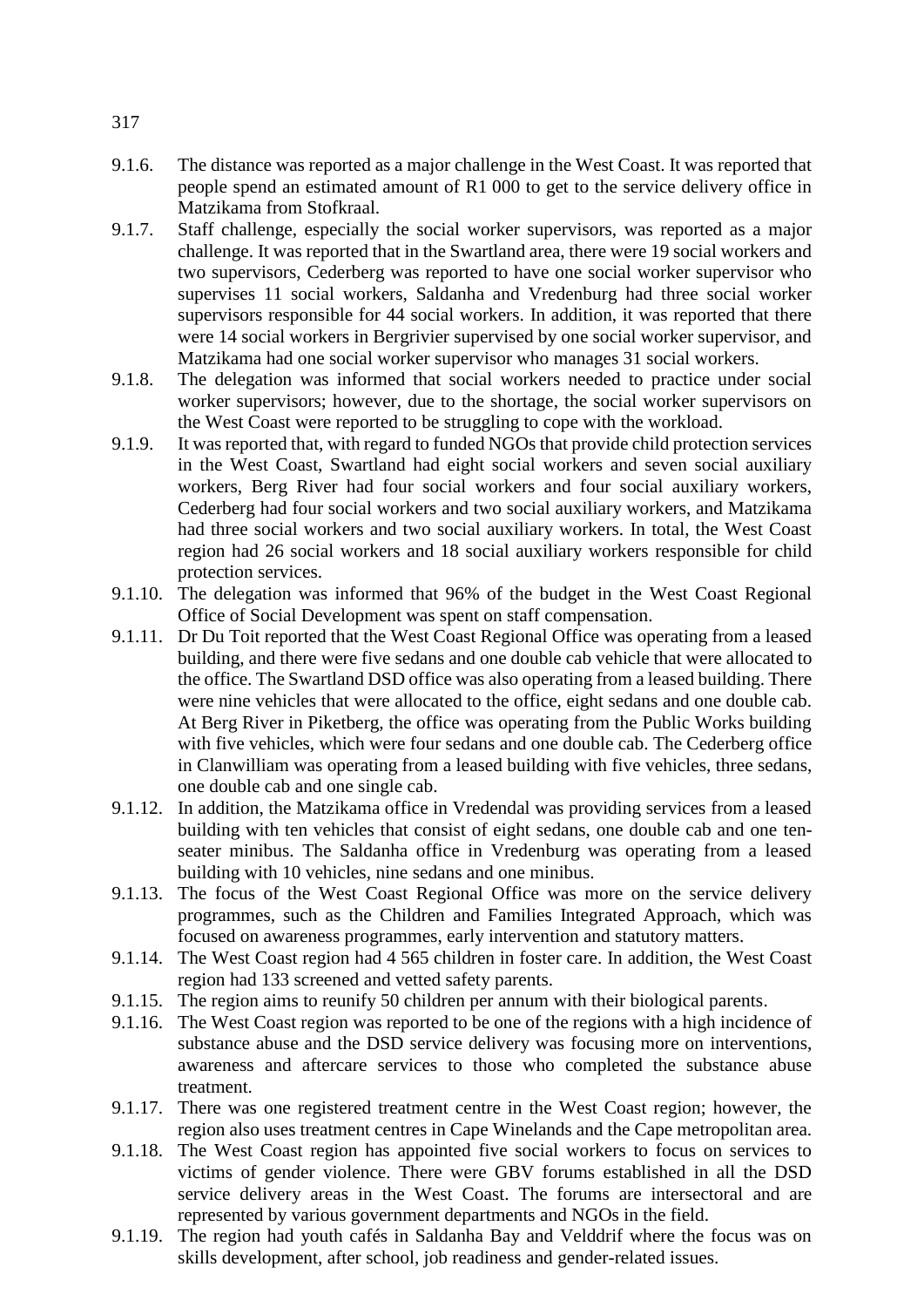9.1.20. During the past two years, the West Coast Regional Office actively participated in food relief for specific families and individuals whose income had been affected by the COVID-19 pandemic. A total of 8 000 food parcels were distributed in the 2020/21 financial year.

#### **10. Oversight visit to the Paternoster Cape Access e-Centre on Wednesday 10 February 2022**

Mr H Arendse from the Department of the Premier welcomed the delegation to the Paternoster Cape Access e-Centre. Ms C Vries, a staff member, delivered a presentation to the delegation.

The Paternoster e-Centre was previously established in the St Augustine Primary School. The centre moved to Paternoster civic premises inside the hall in August 2015. The e-Centre has been fully operational since 1 September 2015.

#### **10.1. Salient points that emanated from the presentation at the Paternoster Cape Access e-Centre**

- 10.1.1. There are 11 computers at the Cape Access e-Centre.
- 10.1.2. The e-Centre assists citizens to make use of computers, gives them access to the Internet, provides basic computer training, offers accredited e-skills training, and provides access to government information and services.
- 10.1.3. The Cape Access e-Centre can accommodate 22 users on an average day.
- 10.1.4. All previous Cape Access e-Centre staff completed the e-Learner and International Certificate in Digital Literacy (ICDL) training and could exit the programme with computer qualifications that equip them with computer literacy skills and improve their chances for better opportunities.
- 10.1.5. The International Certificate in Digital Literacy (ICDL) training is provided to citizens who are focused on developing the community. This training can only be provided to citizens once the staff from the Cape Access e-Centre are fully trained.
- 10.1.6. The ICDL training is provided by officials who have previously passed the course and are from other nearby Cape Access e-centres.
- 10.1.7. All positions at the e-Centre are on a contract basis.
- 10.1.8. The e-Centre is in partnership with the Saldanha Municipality, the Department of Labour, Marine Fishermans, the library (that is on the same premises) and the Paternoster Clinic.
- 10.1.9. The staff formulated a year planner to create awareness and attract more stakeholders.
- 10.1.10. The Cape Access e-Centre assists the community with Sassa online applications since 17 August 2021.
- 10.1.11. A total of 70 people did vaccine registrations from May to September 2020.
- 10.1.12. The e-Centre had a two-day Early-child Development Programme in December 2021, which resulted in attracting more youth to the Cape Access e-Centre.

#### **10.2. Challenges as reported by the Paternoster Cape Access e-Centre**

- 10.2.1. Due to the medical condition of the trainer, the e-learner training has been put on hold.
- 10.2.2. The citizens who make use of the Cape Access e-Centre are impatient.
- 10.2.3. There is a decrease in statistics due to certain periods of the year, eg school holidays.
- 10.2.4. The Cape Access e-Centre has no training room.
- 10.2.5. The Cape Access e-Centre experienced four security threats, where at one incident a personal computer (PC) was stolen. The PC has since been replaced.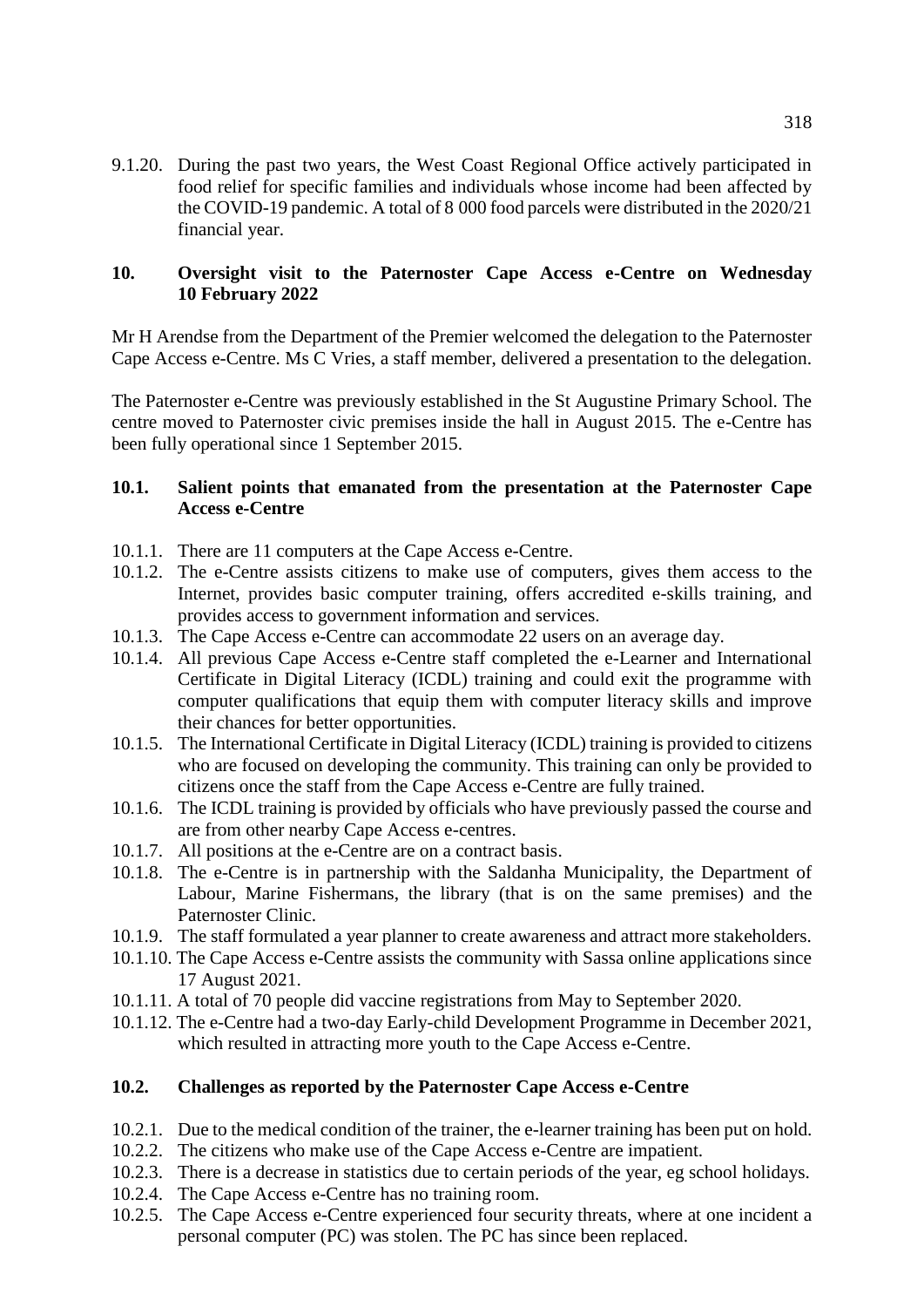#### **10.3. Recommendations**

The delegation RECOMMENDED that the Paternoster Cape Access e-Centre:

- 10.3.1. Host open days at the e-Centre to create awareness of what programmes and services are being offered.
- 10.3.2. Build partnerships with schools and industries in the surrounding areas.
- 10.3.3. Advertise the programmes and services that are offered at the Cape Access e-Centres on the free community radio stations.
- 10.3.4. Create a holiday programme to attract more young people of the community to the e-Centre.

## **11. Oversight visit to the Western Coast District Sports Academy on Thursday 11 February 2022**

Dr Lyndon Bouah, Chief Director for Sport in the Department of Cultural Affairs and Sport (the Department), led the delegation. Mr G Don, West Coast District Sport Council (WCDSC), was also in attendance.

## **11.1. Salient points that emanated from the presentation at the Western Coast District Sports Academy**

- 11.1.1. The Department reported that there are 16 priority sporting codes and that indigenous games are included as a sports genre.
- 11.1.2. During the 2021/22 financial year, the Department funded the academy system to the value of R5 323 289. This amount includes the funding of not only physical academies but also a virtual sports academy based in Beaufort West.
- 11.1.3. Many athletes' performances were adversely affected due to the national lockdown from March 2020. The lack of physical interaction and sports events means that many athletes in the 15- to 18-year-old age groups were not given opportunities to participate in major school sports events. This inactivity also affected the pool of athletes selected for higher honours, as well as more elite training and development.
- 11.1.4. The Academy was vandalised and burgled. Subsequently, officials have been relocated temporally to the stadium complex offices. The water and electricity supply were negatively affected.
- 11.1.5. The WCDSC's executive committee consists of eight persons.
- 11.1.6. The WCDSC's jurisdiction across the West Coast District Municipality includes 25 sports federations. There are three federations with provisional status. This means that these federations are not yet fully compliant and are possibly under-resourced to meet the South African Sports Confederation and Olympic Committee's criteria for a federation.
- 11.1.7. The WCDSC highlighted several challenges that it experiences that include having to travel long distances across the district, which spans  $31 \text{ km}^2$ , a lack of appropriate sporting equipment for its codes, the access to and conditions of facilities, and better funding mechanisms.
- 11.1.8. The WCDSC requires a major sporting event catering solely to its district.

## **11.2. Resolution**

The delegation RESOLVED to invite the Department of Cultural Affairs and Sport to brief it on the state of readiness to host the 2023 Netball World Cup, and on the plans to use the facilities and infrastructure after the Netball World Cup.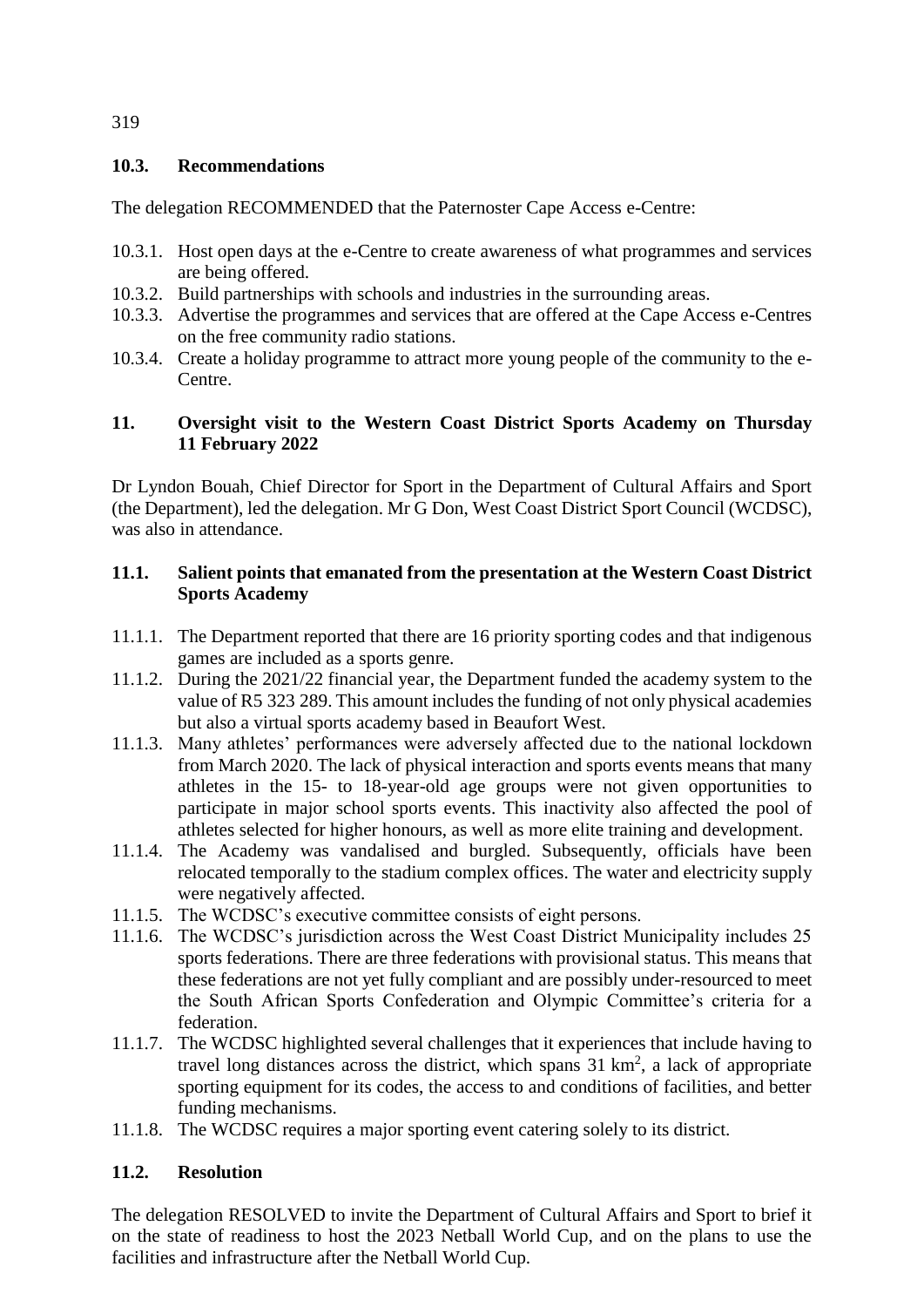## **11.3. Information requested**

The delegation REQUESTED a list of the federations and clubs for indigenous games, registered with and/or recognised by the Department of Cultural Affairs and Sport.

## **12. Oversight visit to the Roodezandt Secondary School on Friday 11 February 2022**

Mr M Beerwinkel, the Principal of Roodezandt Secondary School, welcomed the delegation to the school. Mr Beerwinkel delivered a presentation to the delegation.

## **12.1. Salient points that emanated from the presentation at the Roodezandt Secondary School**

- 12.1.1. The National Senior Certificate pass rate for the school from 2019 to 2021 is as follows:
	- $2019 73,7%$
	- $\bullet$  2020 65,3%
	- 2021 77,9% (33% Bachelors)
- 12.1.2. The school teacher–learner ratio in 2022 is 26 teachers to 954 learners, which is a ratio of 36,7 learners per teacher.
- 12.1.3. With regard to infrastructure:
	- The school consists of two blocks with 12 classes per block, as well as two extra classes.
	- The school has phased in Agricultural Management Practices and Agricultural Technology as part of its curriculum.
	- As part of the agricultural curriculum, the school has two tunnel greenhouses for the production of fruits, vegetables, flowers and any other plants that require special temperature conditions.
	- According to the school's records, the building is in reasonable condition and all defects are reported immediately.
- 12.1.4. The National Nutrition Scheme (NNS) is available to all the school's learners. Meals are provided to the learners daily from a mobile building. The building is equipped with a kitchen from which the community assists with the necessary services.
- 12.1.5. Currently, the school manages four routes as part of the Learner Transport Scheme. The routes are as follows:
	- Porterville residential area, Gelukwaarts, Voorberg Prison, Dasbosch, Middelpos, De Tuin, Onverwags, Watervliet and Langgewag to Roodezandt Secondary. There are 143 learners on the route.
	- De Hoek/Vorentoe, Lushof/Vaalkamp, De Denne/Panorama, De Hoop/Langgewag to the Saron Primary School and the Roodezandt Secondary School. The number of learners on the route are 156.
	- Gouda residential area, Klein Berg River, De Mond, Môrester to the Saron Primary School and the Roodezandt Secondary School. The number of learners on the route is 158.
- 12.1.6. The school operates a MOD centre as an after-school activity for both the primary and secondary schools. The activities focus on sports and culture.
- 12.1.7. The school's safety is a high priority for the school and the School Governing Body (SGB). The school would like learners to attend school in a safe environment with no gang activities. There are exceptional cases that have occurred in the past that the school has been able to resolve immediately.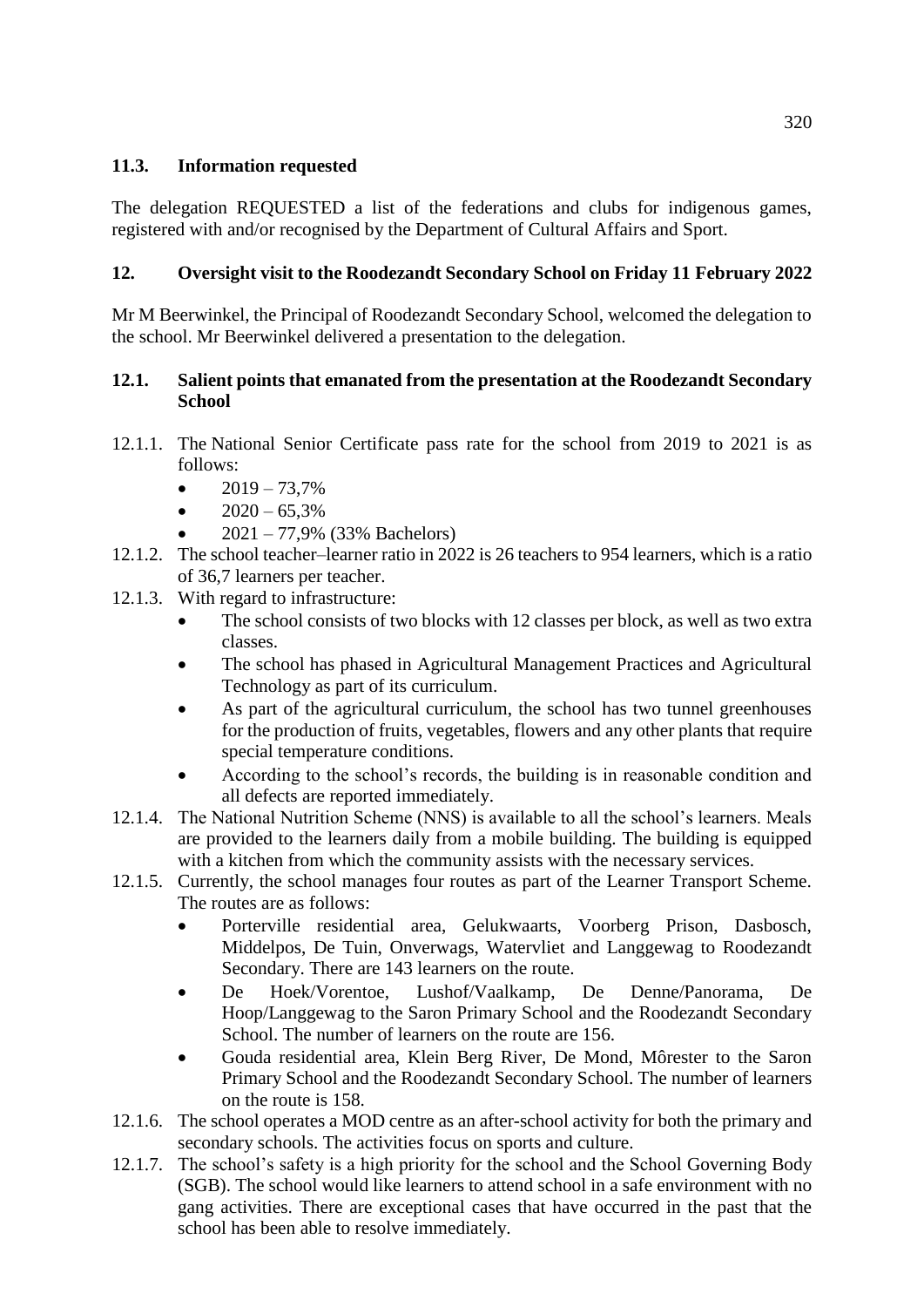## **12.2. Challenges as reported by the Roodezandt Secondary School**

- 12.2.1. The Roodezandt Secondary School informed the delegation about the tremendous growth in learner numbers over the past few years, but space has become a challenge.
- 12.2.2. The school's community has social issues that have an impact on the psycho-social behaviour of their learners. These psycho-social challenges are managed by the school's School-Based Support Team (SBST) in cooperation with the District Support Team (DBST) and the local service providers namely BADISA, the Saron clinic, social support representative of the SAPS, and other support structures in the community.

## **12.3. Achievements as reported by the Roodezandt Secondary School**

- 12.3.1. The NSC pass rate of 73,7% was achieved in 2021 despite the challenges of the pandemic.
- 12.3.2. Mr Benjamin, Director of the Cape Winelands Education District, according to the school should be commended for the support provided to the learners during 2021.
- 12.3.3. The top learner achieved 72,7% amidst extremely difficult domestic conditions.
- 12.3.4. The school has good cooperation between different role players and the community, such as the SAPS, the clinic, the primary School and churches.
- 12.3.5. The school will have its first matriculants in Agriculture in 2022.

## **12.4. Recommendation**

The delegation RECOMMENDED that the leader of the delegation table a motion in the House to commend the Principal, Mr Beerwinkel, and the school's management for running the school so well.

## **12.5. Request for information**

The delegation REQUESTED the WCED to provide the following information:

12.5.1. A report on the progress with the agriculture curriculum extension at the school.

12.5.2. A report on the Infrastructure Improvement Plan for the school.

## **13. Oversight visit to the Paarl East SAPS on Friday 11 February 2022**

Brigadier N Malila led the delegation from the South African Police Service (SAPS) in his role as the Cluster Commander for the Cape Winelands Cluster. He was joined by the Station Commander, Col MW Stephans.

## **13.1. Salient points that emanated from the presentation at the Paarl East SAPS**

- 13.1.1. For the 2019/20 financial year, the Paarl East SAPS had 163 granted posts and an actual staff contingent of 162 personnel across the three units. These units include the Visible Policing Unit (VISPOL), Detection Services and Support staff.
- 13.1.2. The granted allocation for the 2020/21 financial year was also 163; however, there was a marked decrease in the actual posts filled. The actual number of posts at the station was 152.
- 13.1.3. For the first three quarters of the 2021/22 financial year, the station has another decrease in actual posts to 147 personnel. The granted allocation of 163 posts has been consistent for the last three financial years, at the time of reporting.